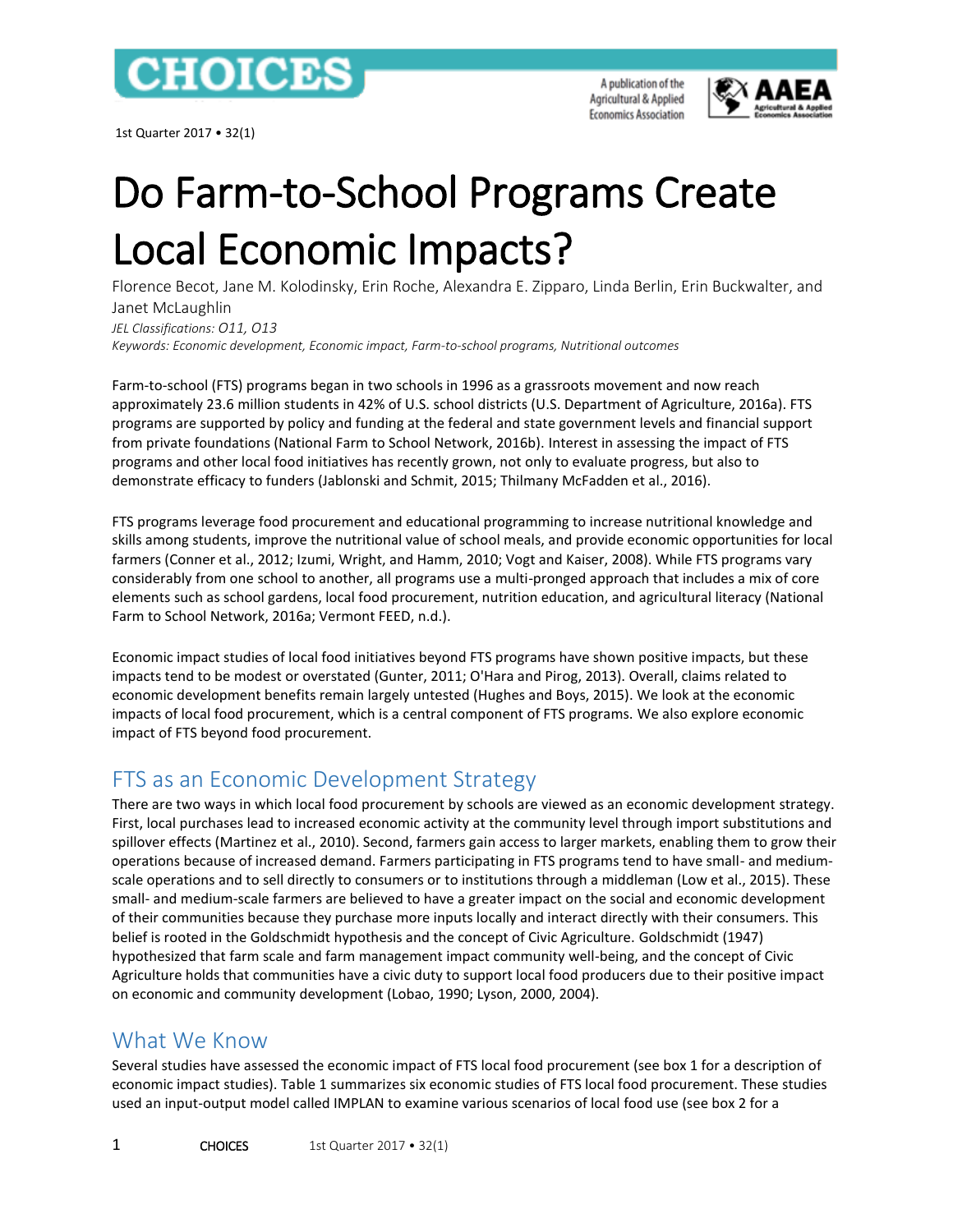description of the IMPLAN model) at varying geographic scales, with varying levels of details, assumptions, and customizations of the model. Haynes (2009) and Gunter (2011) customized the agricultural sector in IMPLAN to better reflect the patterns of how small- and medium-scale operations that participate in FTS programs spend money. The IMPLAN model is frequently customized so that it appropriately represents the impacts of smaller, diversified farms and other small-to-medium scale operations that frequently participate in FTS programs (Lazarus,

#### **Economic Impact and Contribution Studies**

An economic impact study measures the changes in spending in a geographic area that would result from a *hypothetical* change in economic activity, such as a plant closing or opening, a festival, or a natural disaster. This type of analysis calculates the cumulative amount of money that cycles through the economy among industries, households, and government agencies, as a result of the change (Day, n.d.). Similarly, an economic contribution study measures the cumulative economic activity from an *existing* industry or events. Economic impact and contribution studies should not be confused (Watson et al., 2007), but results for economic impact and economic contribution studies are generally reported and interpreted in the same way.

The economic impact or contribution of an activity or event has three types of effects on the economy: direct, indirect, and induced effects. Taking FTS local food procurement as an example:

- The **direct effect** comes from schools' local food purchases.
- The **indirect effect** comes from food suppliers purchasing goods and services and hiring workers to fill the schools' orders.
- The **induced effect** comes from changes in household income that result from the direct and indirect effects.

Each of the effects (direct, indirect, and induced) result in output (also referred to as total sales), value added (equivalent to gross domestic product), labor income, and employment. The sum of the direct, indirect, and induced effects is the total economic impact.

#### **IMPLAN Software**

Economic impact and contribution studies use input-output (IO) and Social Accounting Matrix (SAM) models. The combination of these two models represents the whole economy under study, including transactions among industries, institutions, and households. The software package and database IMPLAN (IMpact Analysis for PLANing) is commonly used to conduct these types of studies. Data for the IMPLAN database are supplied by the U.S. Department of Commerce, the U.S. Department of Labor Statistics, the U.S. Department of Agriculture, and other federal and state government agencies. The latest IMPLAN version uses 536 sectors based on the North American Industry Classification System (NAICS) to represent the economy. The agricultural sector is represented by 19 sectors and the food manufacturing sector is represented by 45 sectors.

Platas, and Morse, 2002; Schmit, Jablonski, and Kay, 2013; Swenson, 2011). Customizing the model requires access to data: the Roche et al. (2016) study specifically mentioned its inability to customize the IMPLAN model due to lack of secondary data.

Beyond the actual results of these studies, the diversity of approaches is noteworthy. Some of the studies looked at demand for local food, including existing school purchases, purchasing goals, and changes in menus (Haynes, 2009; Kane et al., 2010; Pesch, 2014; Roche et al., 2016). The other studies looked at supply, including changes in the growing season, purchase shifts from wholesaler to direct from farmers, and changes in prices (Gunter, 2011; Haynes, 2009; Pesch, 2014).

The diversity of approaches and geographic areas makes it difficult to compare results across studies (table 1). While the IMPLAN multipliers allow for some level of comparison, direct comparisons are still not recommended. Still, multipliers can provide an indication of the general magnitude of impacts that can be expected from FTS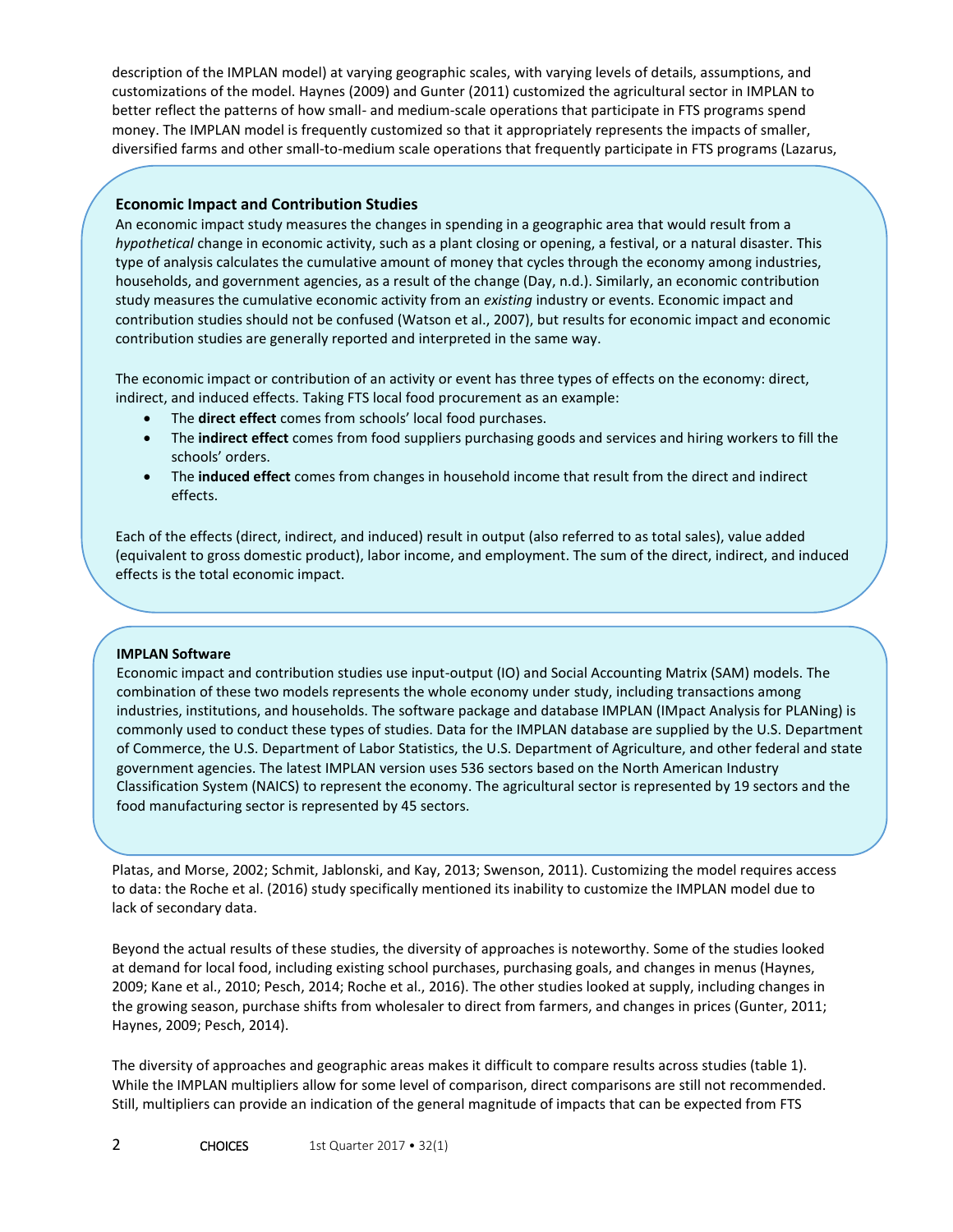programs. In general, smaller geographic areas show smaller impacts. The studies reported a sales multiplier that varied from 1.03 in the 2009 Minnesota study to 2.4 in the Florida study (Haynes, 2009; Kluson, 2012). The

| ravic 1. January or lacitulica Economic impact staates or rann-to Jenoor rograms |                                    |                   |                       |                    |                  |                    |
|----------------------------------------------------------------------------------|------------------------------------|-------------------|-----------------------|--------------------|------------------|--------------------|
| Study                                                                            | Haynes, 2009, and                  | Kane et al., 2010 | Gunter, 2011          | Kluson, 2012       | Pesch, 2014#     | Roche et al., 2016 |
|                                                                                  | Tuck et al., 2010                  |                   |                       |                    |                  |                    |
|                                                                                  |                                    |                   |                       |                    |                  |                    |
| Location                                                                         | Minnesota                          | Oregon            | Colorado              | Florida            | Minnesota        | Vermont            |
| Geographic                                                                       | School districts                   | School districts  | Multi-county          | Multi-county       | Multi-county     | State              |
| scale                                                                            |                                    |                   |                       |                    |                  |                    |
| Type of study                                                                    | Impact study                       | Impact study      | Impact study          | Impact study       | Contribution and | Contribution and   |
|                                                                                  |                                    |                   |                       |                    | impact study     | impact study       |
| Modeled shift of                                                                 | Yes                                | Not specified     | Yes                   | Not specified      | Yes              | Yes                |
| sales from                                                                       |                                    |                   |                       |                    |                  |                    |
| wholesaler to                                                                    |                                    |                   |                       |                    |                  |                    |
| food producer                                                                    |                                    |                   |                       |                    |                  |                    |
| Modeled                                                                          | Yes                                | Yes               | No                    | Not specified      | Yes              | No                 |
| changes in food                                                                  |                                    |                   |                       |                    |                  |                    |
| prices                                                                           |                                    |                   |                       |                    |                  |                    |
| <b>IMPLAN</b>                                                                    | No                                 | No                | Yes                   | Not specified      | No               | No                 |
| customization                                                                    |                                    |                   |                       |                    |                  |                    |
| <b>Multipliers</b>                                                               | Sales = $1.03 - 1.25$ <sup>*</sup> | Sales = $1.86$    | Sales = $1.47 - 1.63$ | Sales = $2.4$ for  | Sales = $1.7 -$  | Sales = $1.6$      |
|                                                                                  |                                    | Value-added =     | $Employment =$        | produce            | $2.19*$          | Value added $=$    |
|                                                                                  |                                    | 2.82              | $1.27 - 3.30$         | Sales = $1.84$ for | $Emplovement =$  | $2.1 - 2.4$        |
|                                                                                  |                                    | $Jobs = 2.43$     | Labor income $=$      | dairy              | $1.58 - 3*$      | Labor income $=$   |
|                                                                                  |                                    |                   | 1.32-1.43             |                    | Labor income $=$ | $2.2 - 2.8$        |
|                                                                                  |                                    |                   |                       |                    | $0.49 - 1.47*$   | $Employment =$     |
|                                                                                  |                                    |                   |                       |                    |                  | $1.5 - 2.2$        |

**[Table 1: Summary of Identified Economic Impact studies of Farm-to-School Programs](http://www.choicesmagazine.org/magazine/fig/Briggeman_1_full.jpg)**

Notes. \*Calculation made by authors. # study included schools and health care facilities.

employment multiplier ranged from 0.49 in the 2014 Minnesota study to 3.3 in the Colorado study (Gunter, 2011; Pesch, 2014). Not all studies reported an income multiplier, but the studies that did, reported an income multiplier between 1.4 and 2.8 (Roche et al., 2016; Gunter, 2011; Pesch, 2014). Gordon and Mulkey (1978) explain that income multipliers should be between 1.05 and 2.5 and that a multiplier over 2.5 is suspect.

Studies on how FTS programs affect farmers are limited both in number and in scope. Overall, sales to FTS programs seem limited, as previous studies have found that these sales represented just 1% to 5% of farmers' overall sales (Conner et al., 2012; Izumi et al., 2010; Joshi et al., 2008). Despite the low sales, some farmers have found benefits in selling to schools, including market diversification and generating social benefits. Market diversification can include adding a market channel, identifying an outlet for small, visually imperfect, or otherwise unsold produce, while social benefits can include embedding farmers into the community, networking, and increased social capital (Conner et al., 2011). Barriers for increased sales are related to complex supply chain networks required for school delivery, the price sensitivity of schools, and the mismatch between the growing season and the school year (Becot et al., 2014; Conner et al., 2011).

### Gaps in Knowledge

As the studies point out, the economic impact of FTS local food procurement appears to be modest, particularly when studies account for wholesalers' loss of economic activity due to schools purchasing directly from food producers. Only two of the studies highlighted above customized the agricultural sector in IMPLAN. Yet the IMPLAN model needs refinement because the expenditure patterns of farmers participating in local food system activities differ from the average farm sector in IMPLAN. These differences have bearings on the results of economic impact studies, as some impacts might be overstated or understated . However, access to the data needed to customize the model is difficult to obtain, and thus, restrains research in this area .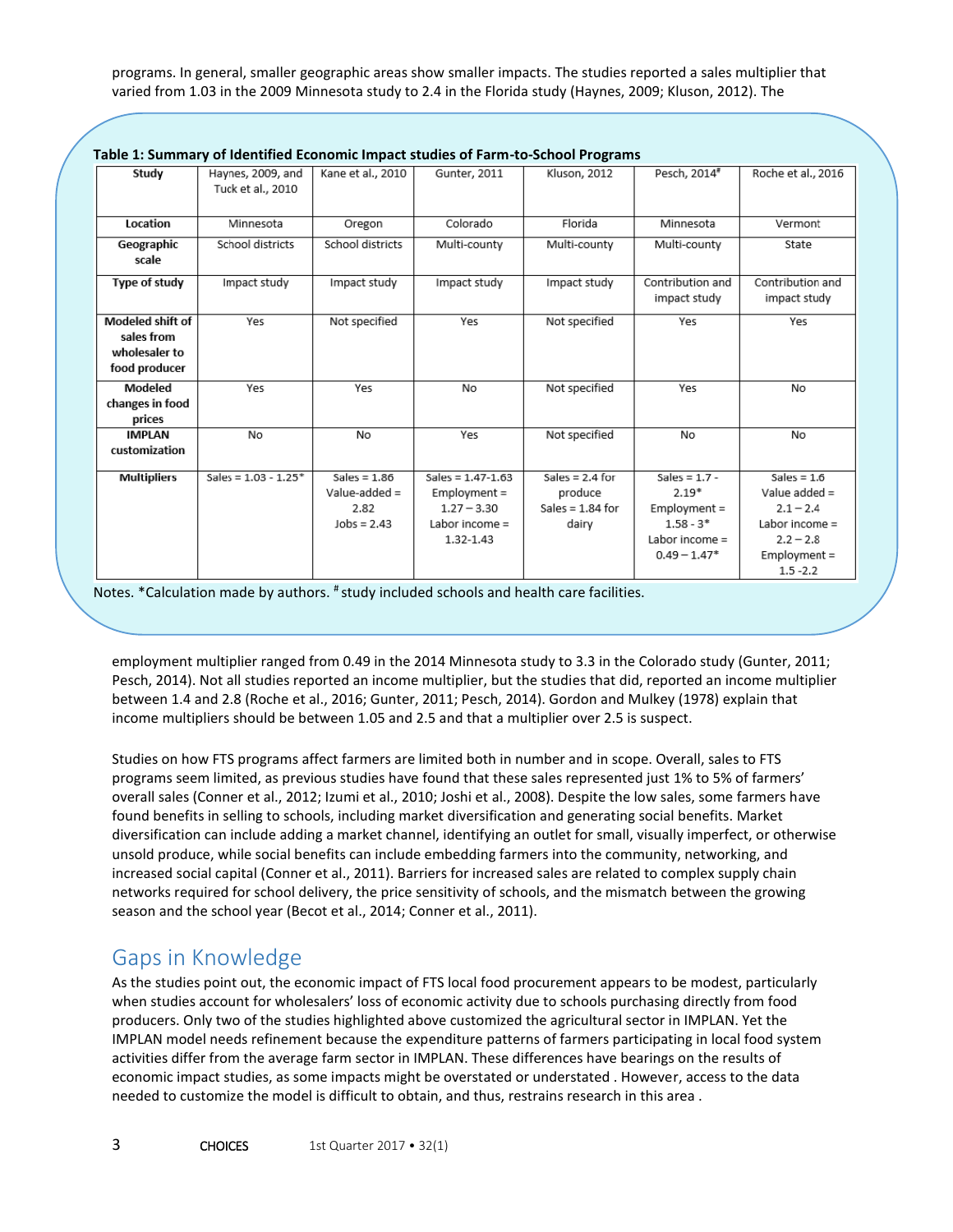From the farmers' perspective, sales to schools have been small as a proportion of all sales. Furthermore, limited information exists about how these sales impact farmers' profitability in the short and long term. Social benefits seem to prevail in these transactions, and components of FTS programs such agricultural literacy and nutrition education might work to build a larger customer base in the long term . Though increased farm profitability has been touted as a benefit, the lack of knowledge about the interactions between sales to schools and profitability represents a research gap.

## Economic Impact Beyond Local Food Procurement

Beyond the economic impacts of FTS programs related to local food purchasing, there are large gaps in knowledge about the economic impacts of food waste, health outcomes, and educational outcomes as related to FTS programs. Still, these additional economic impacts have been highlighted by farm to school advocates as benefits of the program.

First, anecdotal evidence suggests that FTS programs lead to reduced food waste, representing a cost saving for schools (U.S. Department of Agriculture, 2016b). The reduction in food waste might be due to improved quality of meals served and increased awareness of the value of food through FTS class programming. Since the current evidence is anecdotal, future research is needed to explore the relationship among FTS programs, food waste, and food costs.

Second, focus on healthy diets and education through food and agricultural literacy leads to improved nutritional intake, which could ultimately lead to improved health outcomes among children (Joshi et al., 2008; Roche et al., 2012). Improved health outcomes, including reduced rates of obesity and weight-related illnesses, would likely lead to healthcare costs savings (Fung et al., 2012; Qian et al., 2016). If FTS programs lead to improved health outcomes—and given that better health leads to healthcare cost savings—economic impact modeling may show that these programs have a negative impact on the economy. However, despite potential losses for the healthcare industry, gains at the societal level would likely be greater. The impacts of FTS on health and the ensuing economic impacts are currently large research gaps.

Third, educational programming is a cornerstone of FTS programs, but its effect on educational outcomes for students has received little attention. Research has shown that these educational approaches lead to improved outcomes because increased student engagement lead to positive attitudes towards learning (Bamford, 2015; Block et al., 2012). Schools participating in FTS programs have seen a decrease in behavioral referrals and school nurse visits, further indicating improved educational outcomes (Dirks and Orvis, 2005; Waliczek, Bradley, and Zajicek, 2001; Zipparo, 2016). Better educational outcomes have been associated with improved economic outcomes due to increased earning potential (Card, 1999). Research is needed to assess the relationship between FTS programming, educational outcomes, and future labor market productivity and labor earnings.

Interest in better understanding the economic impact of FTS programs has increased as the resources available to these programs have grown. While this article focused on the economic impacts of FTS programs, the likely impacts of FTS programs go beyond economics. Beyond the health and nutritional outcomes highlighted above, advocates argue that FTS programs lead to increased food and agricultural literacy, environmental awareness, lunch participation, perceived value of food service workers, and connections between schools and the community (National Farm to School Network, 2016b; University of Minnesota Extension, 2016; Vermont FEED, n.d.). Research to explore these impacts has been limited so far, likely due to a lack of resources, but this research is crucial. Changes such as improved health and educational outcomes are long-term changes that require longitudinal studies. Many of the other potential changes listed above could be suited for qualitative research approaches. No matter the research methodologies employed, much work remains to be done to gain a holistic understanding of the impacts of FTS programs.

## For More Information

Bamford, K. 2015. "The Role of Motivation and Curriculum in Shaping Pro-Sustainable Attitudes and Behaviors in Students." MS thesis, University of Vermont, Burlington.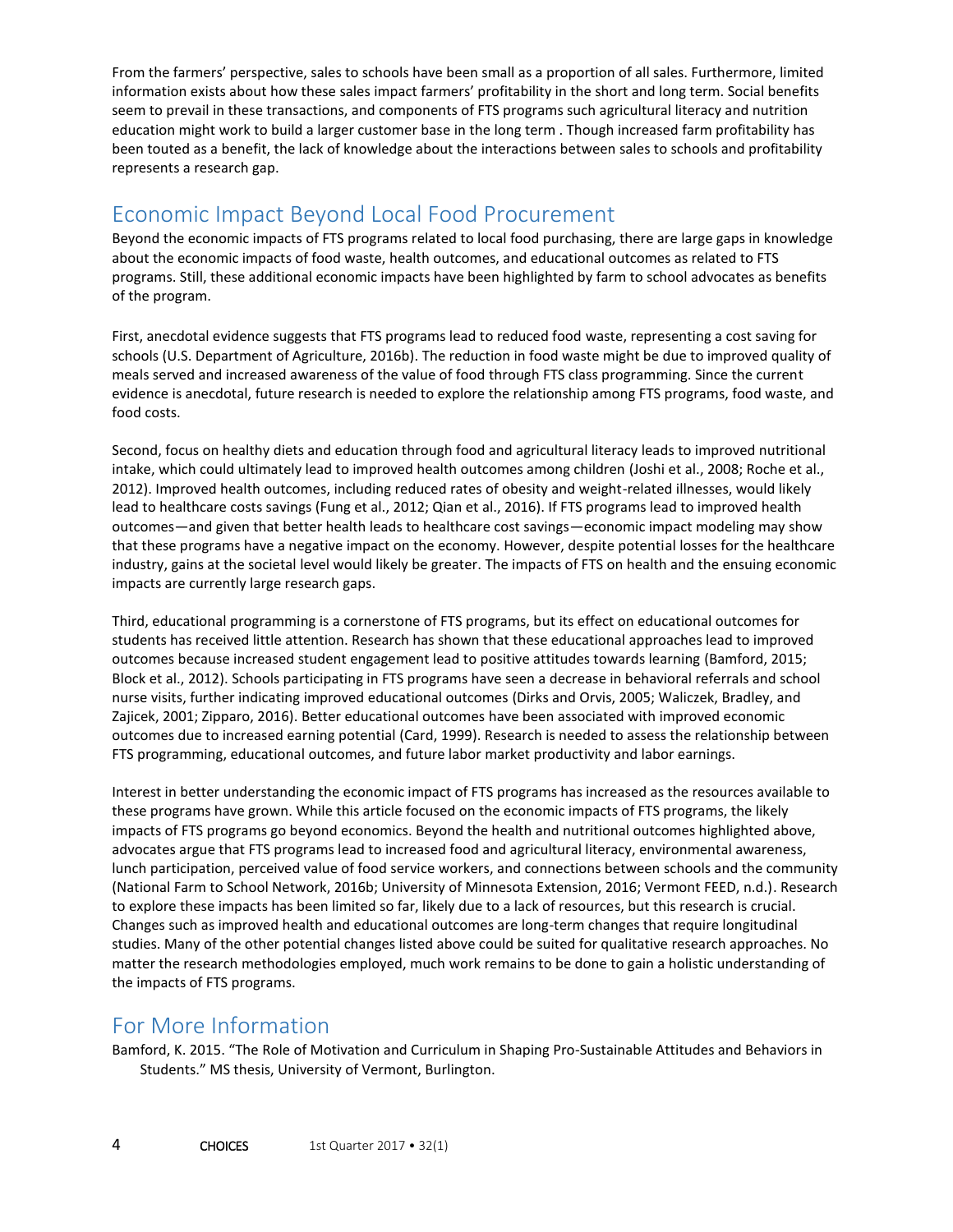- Becot, F., D. Conner, A. Nelson, E. Buckwalter, and D. Erickson. 2014. "Institutional Demand for Locally-Grown Food in Vermont: Marketing Implications for Producers and Distributors." *Journal of Food Distribution Research* 45: 99–117.
- Block, K., L. Gibbs, P.K. Staiger, L. Gold, B. Johnson, S. Macfarlane, C. Long, and M. Townsend. 2012. "Growing Community the Impact of the Stephanie Alexander Kitchen Garden Program on the Social and Learning Environment in Primary Schools." *Health Education & Behavior* 39: 419–432.
- Card, D. 1999. "The Causal Effect of Education on Earnings." In O. Ashenfelter and D. Card, eds. *Handbook of Labor Economics Vol. 3* San Diego, California: Elsevier, pp 1801–1863.
- Conner, D., F. Becot, and D. Imrie. "Critical Reflections on Local Food Economic Contribution Analysis." *Journal of Agriculture, Food Systems, and Community Development*, in publication process.
- Conner, D.S., B. King, C. Koliba, J. Kolodinsky, and A. Trubek. 2011. "Mapping Farm-to-School Networks Implications for Research and Practice." *Journal of Hunger & Environmental Nutrition* 6: 133–152.
- Conner, D., B. King, J. Kolodinsky, E. Roche, C. Koliba, and A. Trubek. 2012. "You Can Know Your School and Feed It Too: Vermont Farmers' Motivations and Distribution Practices in Direct Sales to School Food Services." *Agriculture and Human Values* 29: 321–332.
- Day, F. (n.d.). *Principles of Impact Analysis & IMPLAN Applications*. Hudson, WI: MIG.
- Dirks, A.E., and K. Orvis. 2005. "An Evaluation of the Junior Master Gardener Program in Third Grade Classrooms." *HortTechnology* 15: 443–447.
- Fung, C., S. Kuhle, C. Lu, M. Purcell, M. Schwartz, K. Storey, and P.J. Veugelers. 2012. "From 'Best Practice' to 'Next Practice': The Effectiveness of School-Based Health Promotion in Improving Healthy Eating and Physical Activity and Preventing Childhood Obesity." *International Journal of Behavioral Nutrition and Physical Activity*  9.
- Goldschmidt, W.R. 1947. *As You Sow: Three Studies in the Social Consequences of Agribusiness*. Montclair, New Jersey: Allanheld, Osmun.
- Gordon, J., and D. Mulkey. 1978. "Income Multipliers for Community Impact Analyses—what Size Is Reasonable?" Journal of Community Development Society of America 9: 85–93.
- Gunter, A.L. 2011. *Rebuilding Local Food Systems: Marketing and Economic Implications for Communities.* MS thesis, Colorado State University, Fort Collins.
- Haynes, M. 2009. "Farm-to-School in Central Minnesota Applied Economic Analysis." Minneapolis, MN: Region Five Development Commission, CURA Community-Based Research Programs, U of M Central Regional Sustainable Development Partnership, University of Minnesota-Twin Cities Applied Economics Department. Available online[: http://www.regionfive.org/cms/files/Farm%20to%20School%20in%20Central%20MN%20--](http://www.regionfive.org/cms/files/Farm%20to%20School%20in%20Central%20MN%20--%20Applied%20Economic%20Analysis.pdf) [%20Applied%20Economic%20Analysis.pdf](http://www.regionfive.org/cms/files/Farm%20to%20School%20in%20Central%20MN%20--%20Applied%20Economic%20Analysis.pdf)
- Hughes, D.W., and K.A. Boys. 2015. "What We Know and Don't Know about the Economic Development Benefits of Local Food Systems." *Choices* 30(1): 1–6.
- Izumi, B.T., D.W. Wright and M.W. Hamm. 2010. "Farm to School Programs: Exploring the Role of Regionally-Based Food Distributors in Alternative Agrifood Networks." *Agriculture and Human Values* 27: 335–350.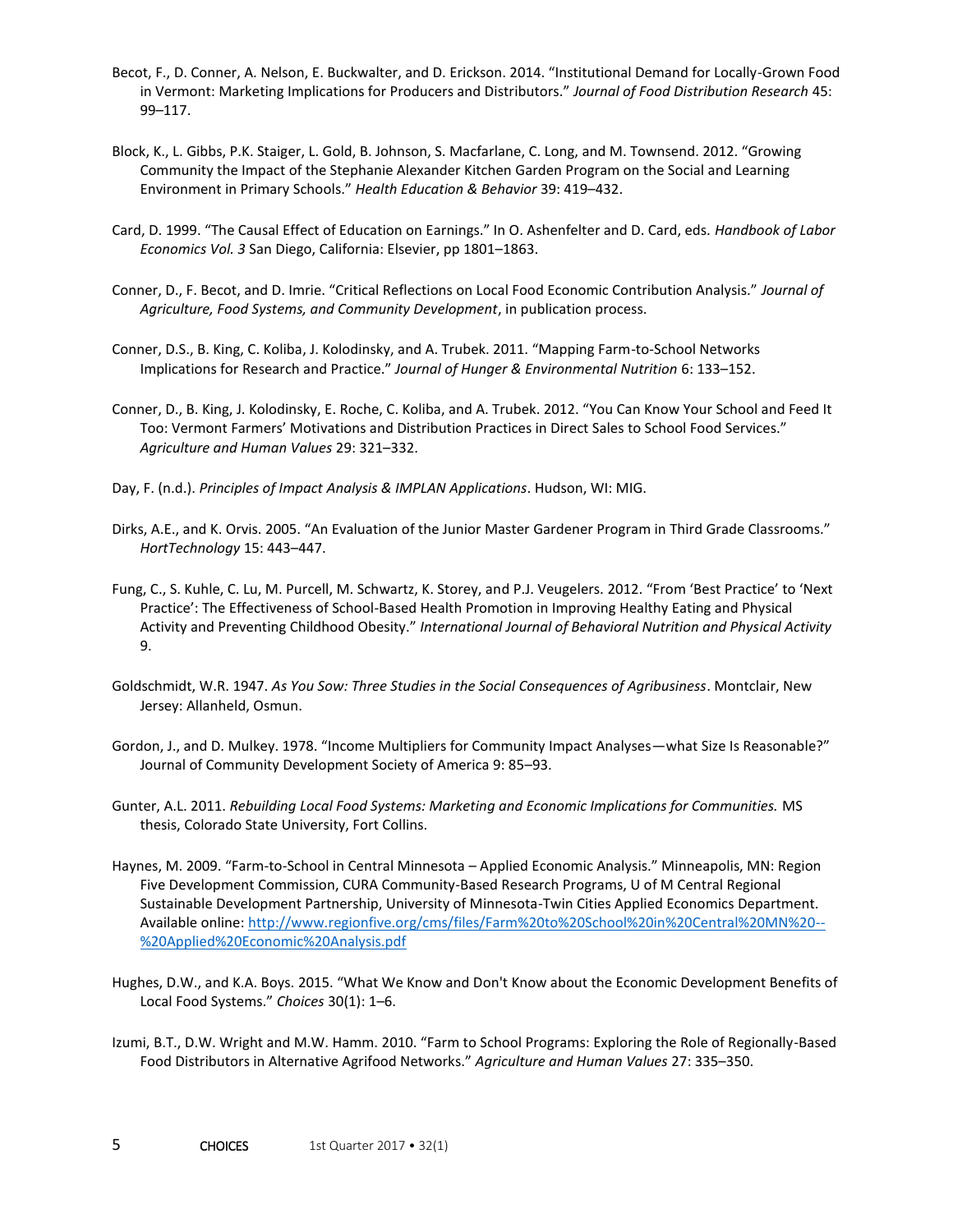- Jablonski, B.B.R., and Schmit, T.M. 2015. "Differential Expenditure Patterns of Local Food System Participants." *Renewable Agriculture and Food Systems* 31: 139–147.
- Joshi, A., Misako Azuma, A., and Feenstra, G. 2008. "Do Farm-to-School Programs Make a Difference? Findings and Future Research Needs." *Journal of Hunger & Environmental Nutrition* 3: 229–246.
- Kane, D., S. Kruse, M.M. Ratcliffe, S.A. Sobell, and N. Tessman. 2010. *The Impact of Seven Cents*. Ecotrust: Portland, Oregon.
- Kluson, R.A. 2012. *Regional and Local Economic Impacts of the Sarasota County Farm to School Program*. University of Florida Agriculture/Natural Resource Extension Fact Sheet.
- Lazarus, W.F., D.E. Platas, and G.W. Morse. 2002. "Implan's Weakest Link: Production Functions or Regional Purchase Coefficients?" *Journal of Regional Analysis and Policy* 32(1): 33–48.
- Lobao, L.M. 1990. *Locality and Inequality: Farm and Industry Structure and Socioeconomic Conditions*. Albany: State University of New York Press.
- Low, S.A., A. Adalja, E. Beaulieu, N. Key, S. Martinez, A. Melton, A. Perez, K. Ralston, H. Stewart, S. Suttles, S. Vogel, and B. Jablonski. 2015. *Trends in U.S. Local and Regional Food Systems: A Report to Congress.* Washington, D.C.: U.S. Department of Agriculture, Economic Research Service, Administrative Publication 068, January.

Lyson, T.A. 2000. "Moving toward Civic Agriculture." *Choices* 15(3): 42–45.

- Lyson, T.A. 2004. *Civic Agriculture: Reconnecting Farm, Food, and Community*. Lebanon, New Hampshire: University Press of New England.
- Martinez, S., M. Hand, M. Da Pra, S. Pollack, K. Ralston, K., T. Smith, S. Vogel, S. Clark, L. Lohr, S. Low, and C. Newman. 2010. *Local Food Systems: Concepts, Impacts, and Issues*. Washington, D.C.: U.S. Department of Agriculture, Economic Research Service, Economic Research Report 97, 2010.
- National Farm to School Network. 2016a. *About Farm to School*. Available online: http://www.farmtoschool.org/about/what-is-farm-to-school
- National Farm to School Network. 2016b. *National Farm to School Network*. Available online: http://www.farmtoschool.org/
- O'Hara, J.K., and R. Pirog. 2013. "Economic Impacts of Local Food Systems: Future Research Priorities." *Journal of Agriculture, Food Systems, and Community Development* 3(4): 35–42.
- Pesch, R. 2014. "Assessing the Potential Farm-to-Institution Market in Central and Northeast Minnesota." St Paul, MN: University of Minnesota Extension. Available online: [https://www.extension.umn.edu/community/research/reports/docs/2014-Asessing-the-Potential-Farm-to-](https://www.extension.umn.edu/community/research/reports/docs/2014-Asessing-the-Potential-Farm-to-Institution-Market.pdf)[Institution-Market.pdf](https://www.extension.umn.edu/community/research/reports/docs/2014-Asessing-the-Potential-Farm-to-Institution-Market.pdf)
- Qian, Y., R.M. Nayga, Jr., M.R. Thomsen, and H.L. Rouse. 2016. "The Effect of the Fresh Fruit and Vegetable Program on Childhood Obesity." *Applied Economic Perspectives and Policy* 38, 260–275.
- Roche, E., F. Becot, J. Kolodinsky, and D. Conner. 2016. "Economic Contribution and Potential Impact of Local Food Purchases Made by Vermont Schools." Burlington, VT: Center for Rural Studies at the University of Vermont. Available online:

[http://agriculture.vermont.gov/sites/ag/files/CRS\\_Economic%20Contribution%20of%20Farm%20to%20School](http://agriculture.vermont.gov/sites/ag/files/CRS_Economic%20Contribution%20of%20Farm%20to%20School_FINAL.pdf) [\\_FINAL.pdf](http://agriculture.vermont.gov/sites/ag/files/CRS_Economic%20Contribution%20of%20Farm%20to%20School_FINAL.pdf)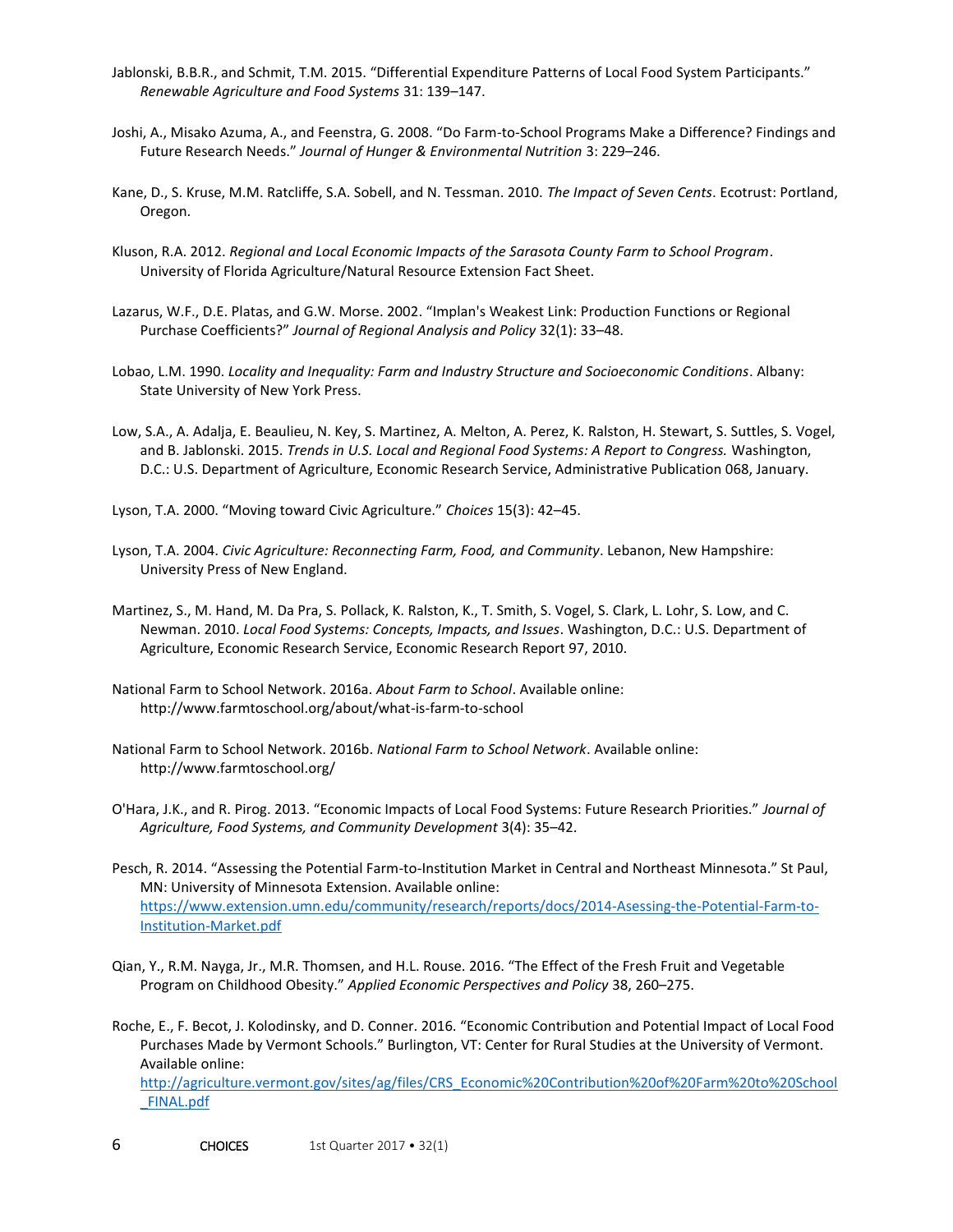- Roche, E., D. Conner, J.M. Kolodinsky, E. Buckwalter, L. Berlin, and A. Powers. 2012. "Social Cognitive Theory as a Framework for Considering Farm to School Programming." *Childhood Obesity* 8: 357–363.
- Schmit, T., B. Jablonski, and D. Kay. 2013. "Quantifying the Economic Impacts of Food Hubs." Ithaca, NY: Cornell University. Available online: [https://www.ams.usda.gov/sites/default/files/media/Accessing%20the%20Economic%20Impact%20of%20Reg](https://www.ams.usda.gov/sites/default/files/media/Accessing%20the%20Economic%20Impact%20of%20Regional%20Food%20Hub%20The%20Case%20of%20Regional%20Access%20Report.pdf) [ional%20Food%20Hub%20The%20Case%20of%20Regional%20Access%20Report.pdf](https://www.ams.usda.gov/sites/default/files/media/Accessing%20the%20Economic%20Impact%20of%20Regional%20Food%20Hub%20The%20Case%20of%20Regional%20Access%20Report.pdf)
- Schmit, T.M., Jablonski, B.B.R., and Y. Mansury. 2016. "Assessing the Economic Impacts of Local Food System Producers by Scale a Case Study from New York." *Economic Development Quarterly* 30(4): 1–13.
- Swenson, D. 2011. "Exploring Small-Scale Meat Processing Expansions in Iowa." Ames, IA: Iowa State University, Leopold Center for Sustainable Agriculture. Available online: [http://lib.dr.iastate.edu/leopold\\_pubspapers/78](http://lib.dr.iastate.edu/leopold_pubspapers/78)
- Thilmany McFadden, D., D. Conner, S. Deller, D. Hughes, K. Meter, A. Morales, T. Schmit, D. Swenson, A. Bauman, M.P. Goldenberg, R. Hill, B.B.R. Jablonski, and D. Tropp. 2016. *The Economics of Local Food Systems: A Toolkit to Guide Community Discussions, Assessments, and Choices*. Washington, D.C.: U.S. Department of Agriculture, Agricultural Marketing Service, March.
- U.S. Department of Agriculture. 2016a. *2015 Farm to School Census*. Washington, D.C.: U.S. Department of Agriculture, Food and Nutrition Service. Available online:<https://farmtoschoolcensus.fns.usda.gov/about>
- U.S. Department of Agriculture. 2016b. "Farm to School Programs Invest Nearly \$800 Million in Local Economies." Washington, D.C.: U.S. Department of Agriculture, Office of Communications. Available online: <https://www.usda.gov/wps/portal/usda/usdahome?contentid=2016/03/0066.xml&contentidonly=true>
- University of Minnesota Extension. 2016. *Benefits of Farm to School*. Available online: <http://www.extension.umn.edu/food/farm-to-school/about/benefits/>

Vermont FEED. n.d. *What is Farm to School?* Available online[: http://vtfeed.org/what-farm-school](http://vtfeed.org/what-farm-school)

- Vogt, R.A., and L.L. Kaiser. 2008. "Still a Time to Act: A Review of Institutional Marketing of Regionally-Grown Food." *Agriculture and Human Values* 25: 241–255.
- Waliczek, T.M., J.C. Bradley, and J.M. Zajicek. 2001. "The Effect of School Gardens on Children's Interpersonal Relationships and Attitudes toward School." *HortTechnology* 11: 466–468.
- Watson, P., J. Wilson, D.D. Thilmany, and S. Winter. 2007. "Determining Economic Contributions and Impacts: What Is the Difference and Why Do We Care?" *Journal of Regional Analysis and Policy* 37: 140–146.
- Zipparo, A. 2016. "Agency of Ag Celebrates Farm to School Awareness Month with State Leaders at Winooski School District and Announce New Grant Funding for Universal Meals." Montpelier, VT: Vermont Agency of Agriculture Food & Markets. Available online:<http://agriculture.vermont.gov/node/1369>

Link to project report:

[http://agriculture.vermont.gov/sites/ag/files/CRS\\_Economic%20Contribution%20of%20Farm%20to%20School](http://agriculture.vermont.gov/sites/ag/files/CRS_Economic%20Contribution%20of%20Farm%20to%20School_FINAL.pdf) [\\_FINAL.pdf](http://agriculture.vermont.gov/sites/ag/files/CRS_Economic%20Contribution%20of%20Farm%20to%20School_FINAL.pdf)